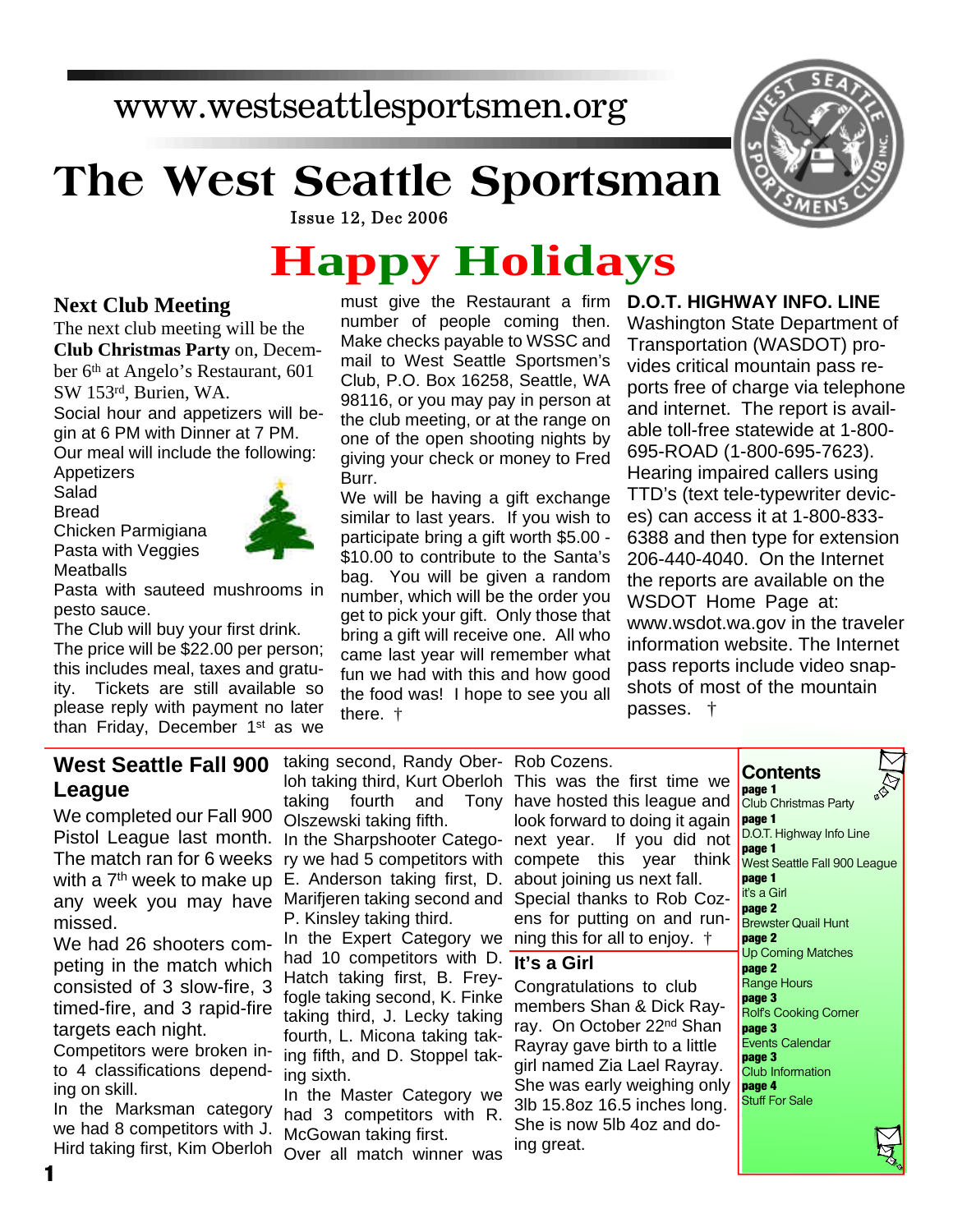### **Brewster Quail Hunting**

A few of us got together and made a trip to Brewster for another bird hunting trip the weekend before Thanksgiving. The birds were plentiful with all having plenty to shoot at. We hunted about 3 different areas there, which all held birds.

Rolf and Fred arrived early enough Friday to get some afternoon hunting in. Greg and I arrived Friday evening and went out Saturday with the two masters, trying to learn what we could from them. For me the day's hunt was a good training ground for my dog, as she re-



#### **Up coming Small bore & Air Matches**

| Dec 9         | <b>West Seattle</b> | Air Pistol 60 shot USA & Junior Olympics |
|---------------|---------------------|------------------------------------------|
| Dec 9         | Olympia             | JOARC (West)                             |
| Dec 30        | <b>West Seattle</b> | 22 Pistol 90 shot and warm up club match |
| Jan 13        | <b>West Seattle</b> | Air Pistol 60 shot                       |
| Jan 27        | <b>West Seattle</b> | 22 Pistol 90 shot and warm up club match |
| Feb 10 - 11   | <b>West Seattle</b> | Air Pistol 60 shot, NRA Sectional        |
| <b>Mar 10</b> | <b>West Seattle</b> | Air Pistol 60 shot                       |
| Mar 24        | <b>West Seattle</b> | 22 Pistol 90 shot and warm up club match |
| Apr 14        | <b>West Seattle</b> | Air Pistol 60 shot                       |
|               |                     |                                          |





The weather was good until Sunday morning when it started raining and we headed home. Here are a few pictures from the past Brewster Hunting trips. †

#### **Range Hours and Activity**

Monday - Small Bore - 6 PM Tuesday - Air Pistol & Air Rifle Wednesday - Juniors - Call Fred Burr at 206-935-4883 for information. Cost: Adult members \$2.00, nonmembers \$4.00, Juniors \$1.00.

Issue 12, Dec 2006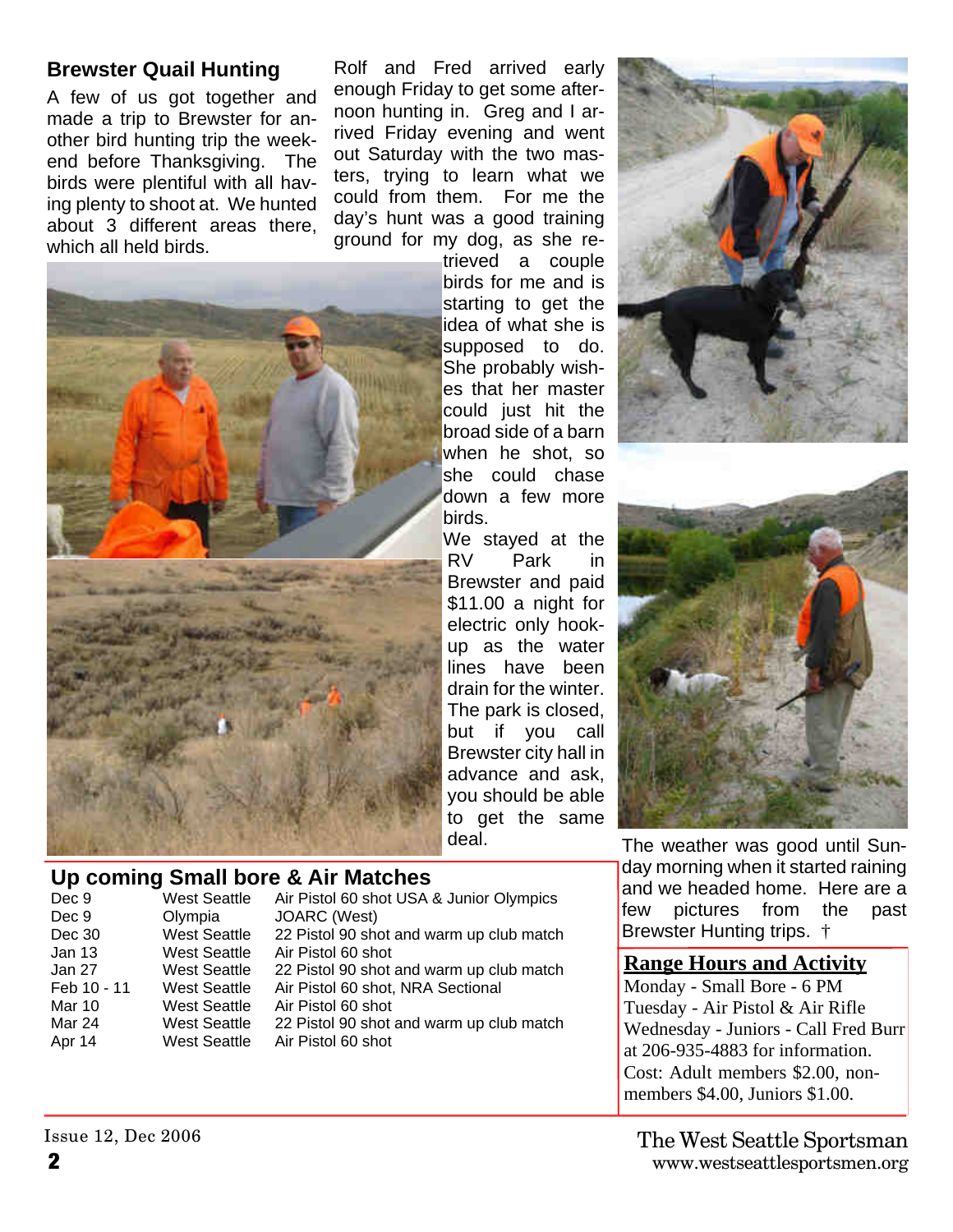#### **The West Seattle Sportsmen's Club Sponsors of the Roger Dahl Rifle Training Range**

#### **OFFICERS TRUSTEES**

President – Cam Robison 206-431-8337 Jerry Mascio 206-937-3614 Vice Pres. – Greg Boyd 425-337-3771 Frank Novito Secretary – Tony Olszewski 425-226-5643 Rolf Erickson Treasurer – Fred Burr 206-935-4883

Rec. Sec. – Richard George Contact us at: info@westseattlesportsmen.org

#### **Baked Garlic Quail**

6 Quail, cut in half down backbone

Marinade:

- 4 cloves garlic, crushed
- 2 tablespoons chili sauce
- 3 tablespoons honey
- 3 tablespoons soy sauce
- 2 teaspoons brown sugar
- 3 tablespoons oil

#### Combine marinade ingredients.

Add quail and refrigerate overnight.



**Rolf's Cooking Corner**

Just before serving, place quail on rack over baking dish. Bake for 15 minutes in a moderate oven. Increase oven temperature to hot, cook for a further 10 minutes or until quail are crisp and tender.

## **Events Calendar**

Dec 1<sup>st</sup>-3<sup>rd</sup> - Bird Hunting Dec 6<sup>th</sup> - Club Christmas Party Dec 20<sup>th</sup> - Officers Meeting Jan 3rd - Club Meeting Jan 15<sup>th</sup> - Eastern Washington Quail & Pheasant season ends. Jan 24th - Officers Meeting

Feb 2nd - Big Game Dinner

If you have any ideas for programs to have at the club meetings or any good outing ideas let one of the Officers or Trustees know. You may contact us at: info@westseattlesportsmen.org

| <b>MEMBERSHIP APPLICATION</b><br><b>New</b><br><b>WEST SEATTLE SPORTSMEN'S CLUB</b>                                                                                                                                              | <b>Renewal</b>                                                  |  |  |  |
|----------------------------------------------------------------------------------------------------------------------------------------------------------------------------------------------------------------------------------|-----------------------------------------------------------------|--|--|--|
|                                                                                                                                                                                                                                  | $Date$ <sub>______</sub>                                        |  |  |  |
| for membership in the WEST SEATTLE SPORTSMEN'S CLUB and tender herewith the sum of \$25.00 in                                                                                                                                    |                                                                 |  |  |  |
| payment of one year's dues.                                                                                                                                                                                                      |                                                                 |  |  |  |
| "I solemnly swear that I will abide by the Constitution and By-Laws of the West Seattle Sportsmen's Club and<br>help in its up-building and I will not willfully disobey the Game Laws wherever I fish or hunt. I will always be |                                                                 |  |  |  |
| a true sportsman both in the field and to my brother members at all times.                                                                                                                                                       |                                                                 |  |  |  |
| Signed________<br><b>Street Address</b>                                                                                                                                                                                          | If you would like to<br>receive the Club<br>newsletter by email |  |  |  |
|                                                                                                                                                                                                                                  | check here.                                                     |  |  |  |
|                                                                                                                                                                                                                                  |                                                                 |  |  |  |
| (New Only)                                                                                                                                                                                                                       |                                                                 |  |  |  |
| The West Seattle Sportsman                                                                                                                                                                                                       | <b>Issue 12, Dec 2006</b>                                       |  |  |  |

www.seattlesportsmen.org **3**